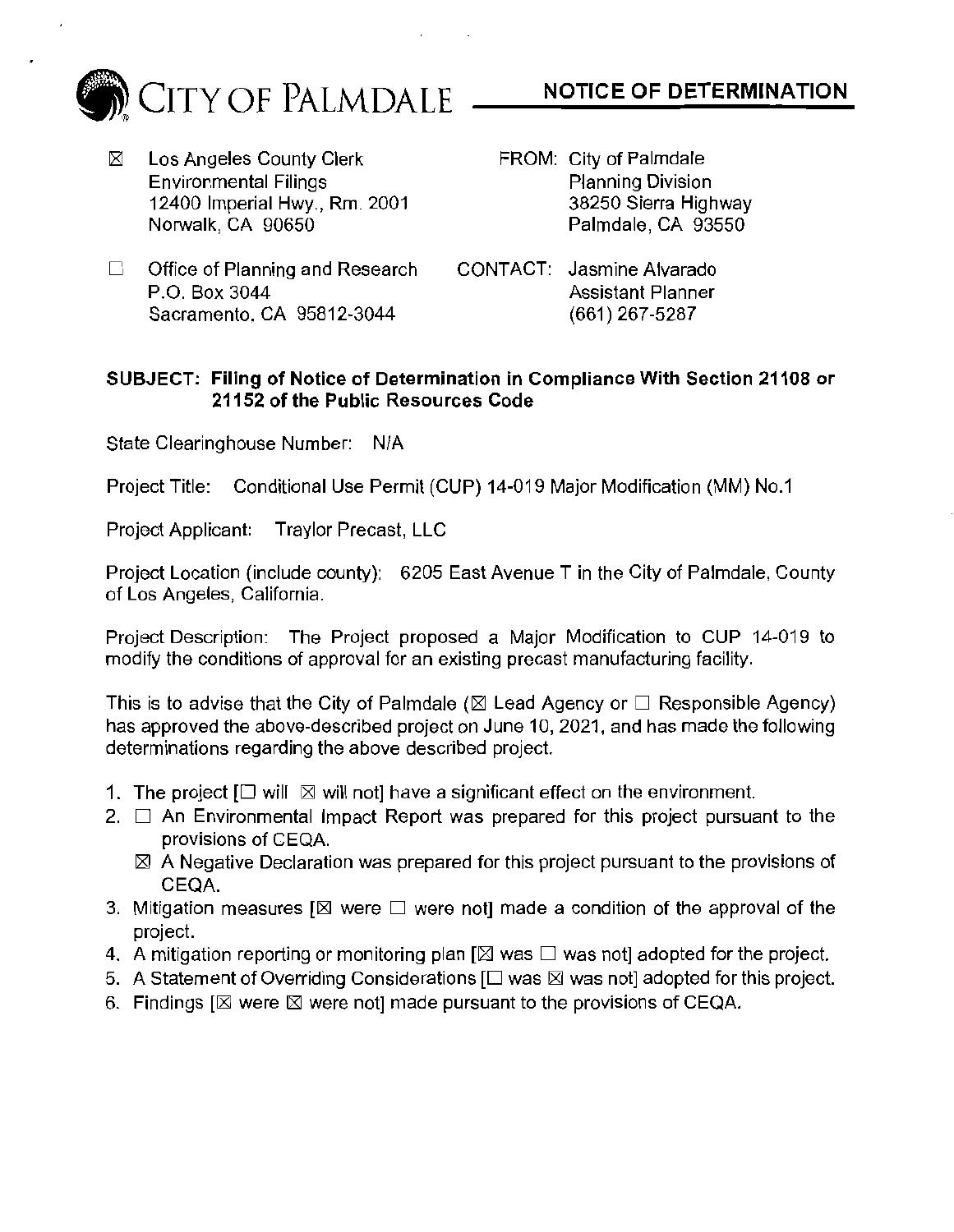Notice of Determination CUP 14-019 MM No. 1 June 10, 2021

This is to certify that the final Mitigated Negative Declaration with comments and responses and record of project approval, or the Negative Declaration is available to the General Public at: City of Palmdale Planning Division, 38250 Sierra Highway, Palmdale, CA 93550.

Signature (Public Agency):

Justin Saveler

 $\frac{G}{\text{Date}}$  /  $\frac{2}{\sqrt{2}}$ 

City of Palmdale

Authority cited: Section 21083, Public Resources Code. Reference: Sections 21000-21174, Public Resources Code.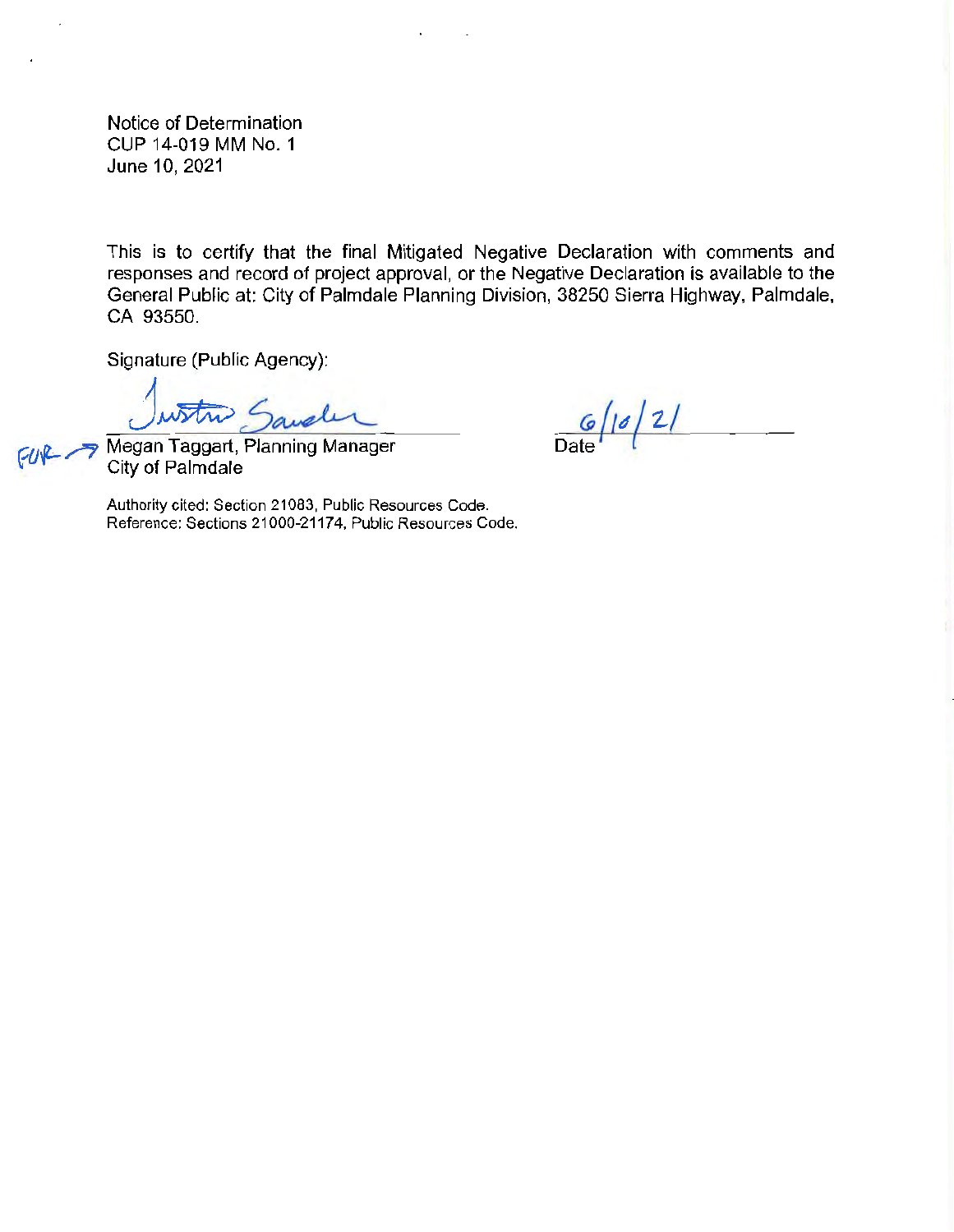

 $\boxtimes$  Los Angeles County Clerk Environmental Filings 12400 Imperial Hwy., Rm. 2001 Norwalk, CA 90650

- NOTICE OF DETERMINATION
- FROM: City of Palmdale Planning Division 38250 Sierra Highway Palmdale, CA 93550
- $\Box$  Office of Planning and Research P.O. Box 3044 Sacramento, CA 95812-3044
- CONTACT: Jasmine Alvarado Assistant Planner (661) 267-5287

## SUBJECT: Filing of Notice of Determination in Compliance With Section 21108 or 21152 of the Public Resources Code

State Clearinghouse Number: N/A

Project Title: Conditional Use Permit (CUP) 14-019 Major Modification (MM) No.1

Project Applicant: Traylor Precast, LLC

Project Location (include county): 6205 East Avenue T in the City of Palmdale, County of Los Angeles, California.

Project Description: The Project proposed a Major Modification to CUP 14-019 to modify the conditions of approval for an existing precast manufacturing facility.

This is to advise that the City of Palmdale ( $\boxtimes$  Lead Agency or  $\square$  Responsible Agency) has approved the above-described project on June 10, 2021, and has made the following determinations regarding the above described project.

- 1. The project  $[\Box \text{ will } \boxtimes \text{ will not}]$  have a significant effect on the environment.
- 2.  $\Box$  An Environmental impact Report was prepared for this project pursuant to the provisions of CEQA.
	- $\boxtimes$  A Negative Declaration was prepared for this project pursuant to the provisions of CEQA.
- 3. Mitigation measures  $\boxtimes$  were  $\Box$  were not] made a condition of the approval of the project.
- 4. A mitigation reporting or monitoring plan [ $\boxtimes$  was  $\Box$  was not] adopted for the project.
- 5. A Statement of Overriding Considerations  $[\Box$  was  $\boxtimes$  was not] adopted for this project.
- 6. Findings  $[\boxtimes]$  were  $[\boxtimes]$  were not] made pursuant to the provisions of CEQA.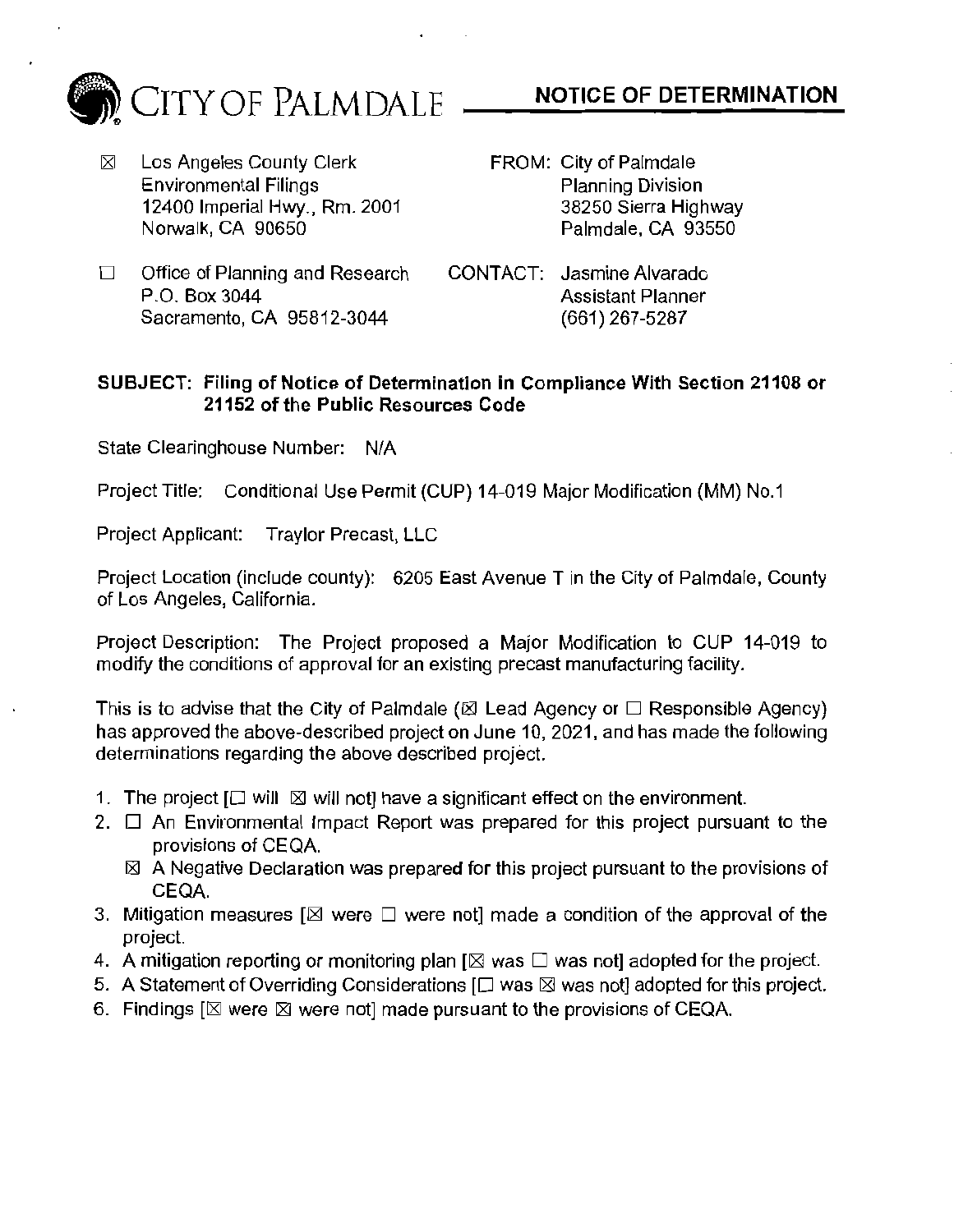

- TO: Los Angeles County Clerk Environmental Filings 12400 lmperlal Hwy., Rm. 2001 Norwalk, CA 90650
- P.O. Box 3044 Sacramento, CA 95812-3044
- NOTICE OF DETERMINATION
- FROM: City of Palmdale Planning Division 38250 Sierra Highway Palmdale, CA 93550
- TO: Office of Planning and Research CONTACT: Juan Carrillo, Asst. Planner II (661) 267-5200

## SUBJECT: Filling of Notice of Determination in Compliance With Section 21108 or 21152 of the Public Resources Code

| State Clearinghouse |     |
|---------------------|-----|
| Number:             | N/A |

Project No.: Conditional Use Permit (CUP) 14-019

- Project Description: A request to re-establish a precast manufacturing and storage of tunnel lining segments into two existing buildings totaling 42,504 square feet within a 5 acre site. The 5 acre site is part of the existing quarry operated by Hi-Grade Materials Co., which consists of 372 acres. (CA Mine ID 91- 19-0026).
- Project Location: 6205 East Avenue T in the City of Palmdale within Los Angeles County

This is to advise that the City of Palmdale Planning Commission has approved the above described project on November 13, 2014, and has made the following determinations regarding the above described project.

- 1. The project  $\Box$  will  $\boxtimes$  will not have a significant effect on the environment.
- $2.$   $\Box$  An Environmental Impact Report was prepared for this project pursuant to the provisions of CEQA.
	- 图 A Mitigated Negative Declaration was prepared for this project pursuant to the provisions of CEQA.
- 3. Mitigation measures  $\boxtimes$  were  $\square$  were not made a condition of the approval of the project.
- 4. A mitigation reporting or monitoring plan  $\mathbb{E}$  was  $\Box$  was not adopted for the project.
- 5. A Statement of Overriding Considerations  $\square$  was  $\square$  was not adopted for this project.
- 6. Findings  $\Xi$  were  $\Box$  were not made pursuant to the provisions of CEQA.

This is to certify that the Mitigated Negative Declaration is available to the General Public at: City of Palmdale Plannino Division, 38250 Sierra Highway. Palmdale, CA 93550. THIS NOTICE WAS POSTED **2014 341126** 

ON December 03 2014

UNTIL January 02 2015



REGISTRAR- RECORDER/COUNTY CLERK

Dean C. Legan, Hequated - Hesunler/Cumity Clerk The figure alle alumnable wasterdated and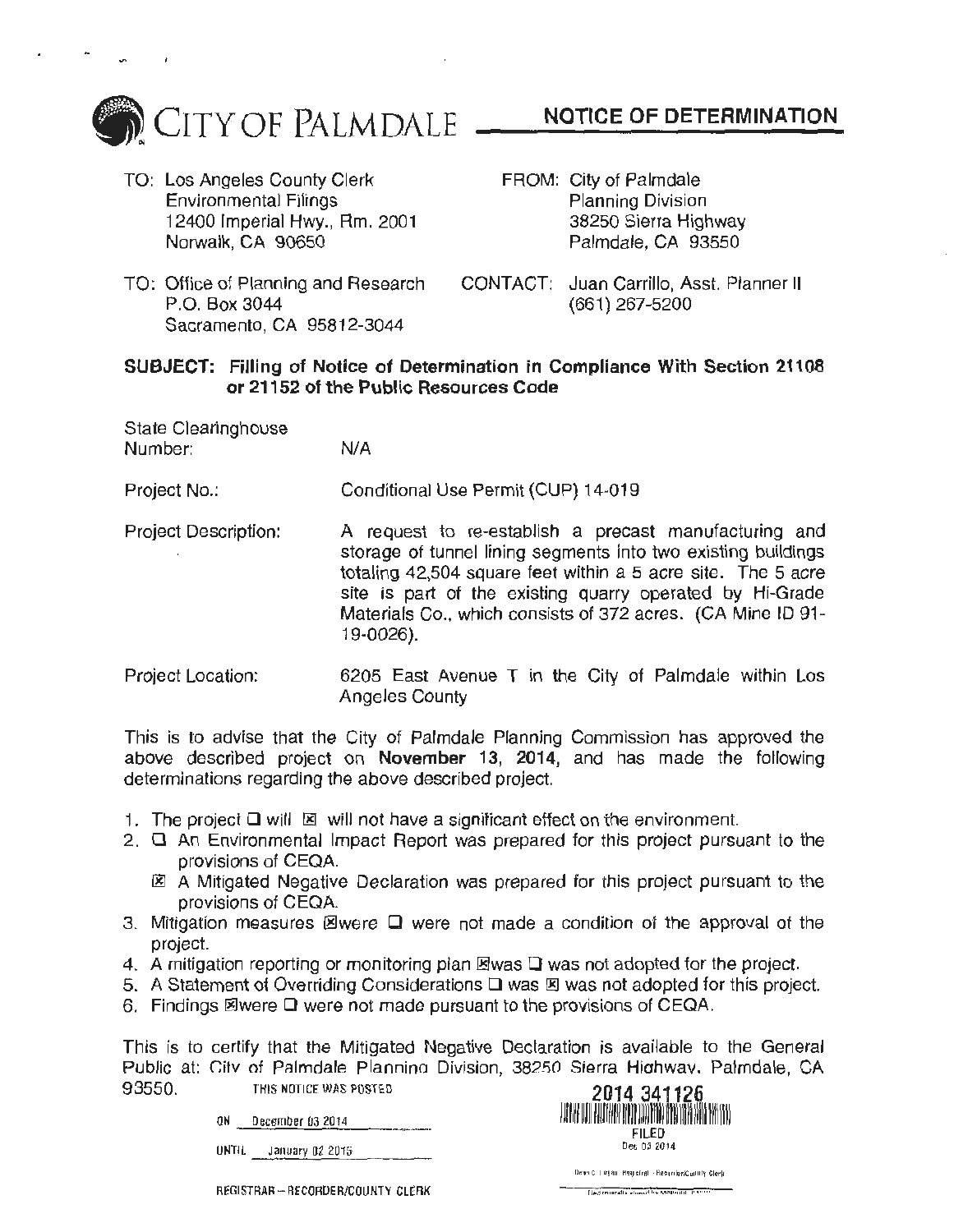Notice of Determination Project No. CUP 14-019

Dated:

**2014 341126**  1111111 ~m111 rn <sup>11111111111</sup> 1 111~ <sup>11</sup> 11~1111 FILED Dec 03 2014

Deen C. Logen, Registrar - Recorder/County Clerk Exections of the MONIGUE DAVIS

Susan Koleda, Acting Riaming Manager

Date Received for Filing:

Authority Cited: Sections 21083, Public Resources Code Reference: Section 21000-21174, Public Resources Code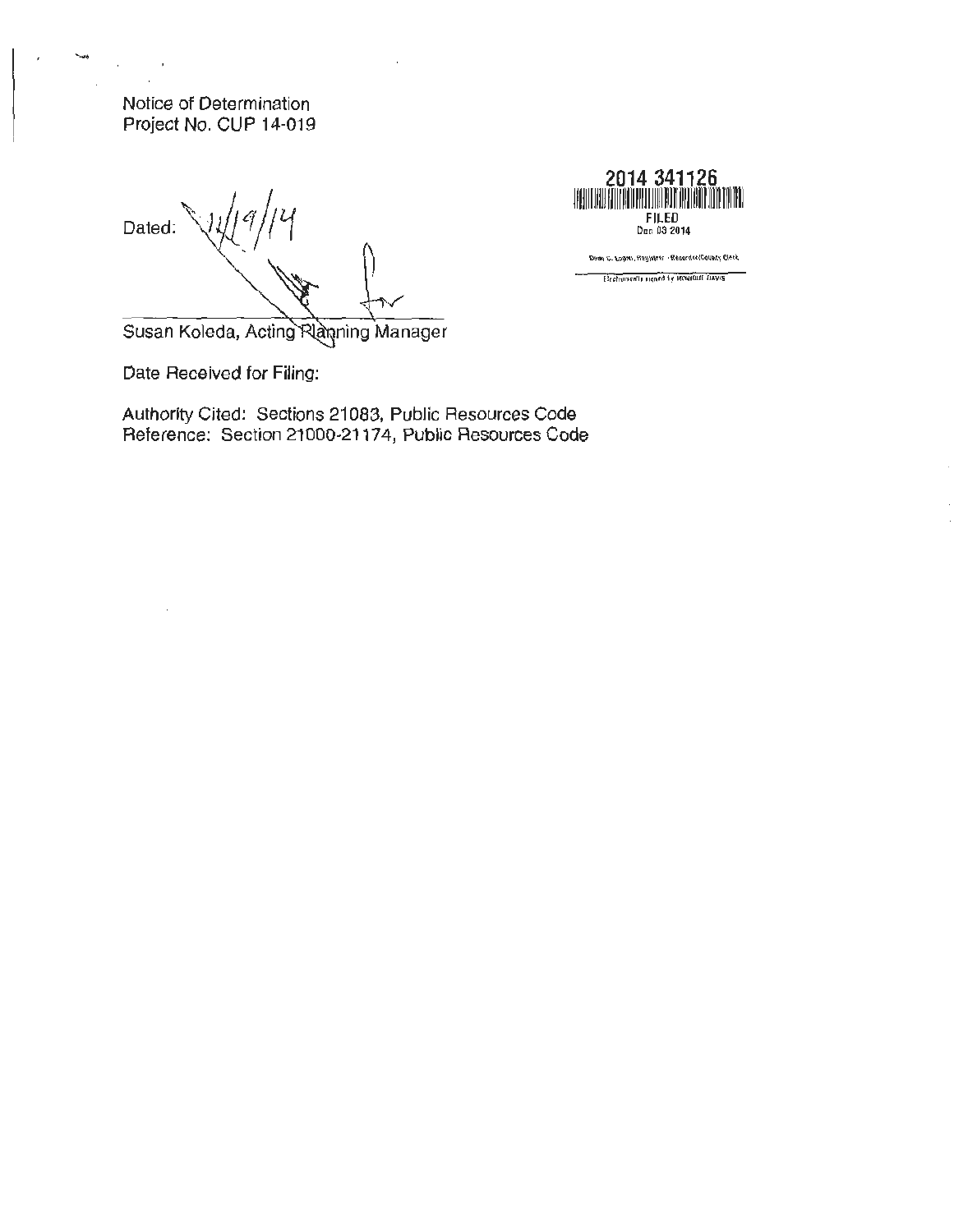## State of California- Natural Resources Agency CALIFORNIA DEPARTMENT OF FISH AND WILDLIFE **2014 ENVIRONMENTAL FILING FEE CASH RECEIPT**

RECEIPT#

201412030470021

STATE CLEARING HOUSE # (If applicable)

|  | SEE INSTRUCTIONS ON REVERSE, TYPE OR PRINT CLEARLY |  |
|--|----------------------------------------------------|--|
|  |                                                    |  |

| LEAD AGENCY                                                         |                                                                            |                               |                |                | DATE          |                 |
|---------------------------------------------------------------------|----------------------------------------------------------------------------|-------------------------------|----------------|----------------|---------------|-----------------|
| CITY OF PALMDALE                                                    |                                                                            |                               |                |                | 12/03/2014    |                 |
| COUNTY/STATE AGENCY OF FILING                                       |                                                                            |                               |                |                |               | DOCUMENT NUMBER |
| LACC                                                                |                                                                            |                               |                |                | 2014341126    |                 |
| <b>PROJECT TITLE</b>                                                |                                                                            |                               |                |                |               |                 |
| CONDITIONAL USE PERMIT (CUP) 14-019                                 |                                                                            |                               |                |                |               |                 |
| PROJECT APPLICANT NAME                                              |                                                                            |                               |                |                | PHONE NUMBER  |                 |
| <b>JUAN CARRILLO</b>                                                |                                                                            |                               |                |                | (661)267-5200 |                 |
| PROJECT APPLICANT ADDRESS                                           |                                                                            |                               | <b>CITY</b>    | STATE          | ZIP CODE      |                 |
| 38250 SIERRA HIGHWAY                                                |                                                                            |                               | PALMDALE       | CA             | 93550         |                 |
| PROJECT APPLICANT (Check appropriate box):<br>☑ Local Public Agency | $\Box$ School District                                                     | $\Box$ Other Special District | □ State Agency | Private Entity |               |                 |
|                                                                     |                                                                            |                               |                |                |               |                 |
| <b>CHECK APPLICABLE FEES:</b>                                       |                                                                            |                               |                |                |               |                 |
| □<br>Environmental Impact Report (EIR)                              |                                                                            |                               |                | \$3,029.75     |               | 0.00            |
| ☑<br>Negative Declaration (ND)(MND)                                 |                                                                            |                               |                | \$2,181.25     |               | 2,181.25        |
| □                                                                   | Application Fee Water Diversion (State Water Resources Control Board Only) |                               |                | \$850.00       |               | 0.00            |
| Li                                                                  | Projects Subject to Certified Regulatory Programs (CRP)                    |                               |                | \$1,030.25     |               | 0.00            |
| County Administrative Fee<br>☑                                      |                                                                            |                               |                | \$50.00        | \$            | 75.00           |
| Project that is exempt from fees                                    |                                                                            |                               |                |                |               |                 |
| Notice of Exemption<br>Л                                            |                                                                            |                               |                |                |               |                 |
| П                                                                   | CDFW No Effect Determination (Form Attached)                               |                               |                |                |               |                 |
| Other<br>П                                                          | <u> 1980 - Johann John Stone, mars et al. (</u>                            |                               |                |                | \$            | 0.00            |
|                                                                     |                                                                            |                               |                |                |               |                 |
| PAYMENT METHOD:                                                     |                                                                            |                               |                |                |               |                 |
| Cash<br>Credit<br>ſΙ                                                | ᢊ<br>Check                                                                 | Other                         |                |                | \$            | 2,256 25        |
|                                                                     |                                                                            |                               |                |                |               |                 |

| $\overline{\phantom{a}}$<br>-----<br>SIGNATURE       | ----                                       | ____<br>-----<br>___<br>later um<br>$\cdots$                                      |  |
|------------------------------------------------------|--------------------------------------------|-----------------------------------------------------------------------------------|--|
| ``~~<br>$-1$<br>A<br><b>The Communication</b><br>___ | $-$<br>$\overline{\phantom{a}}$<br>$-19.0$ | ---<br><b><i><u>Program and Construction and Construction</u></i></b><br>________ |  |